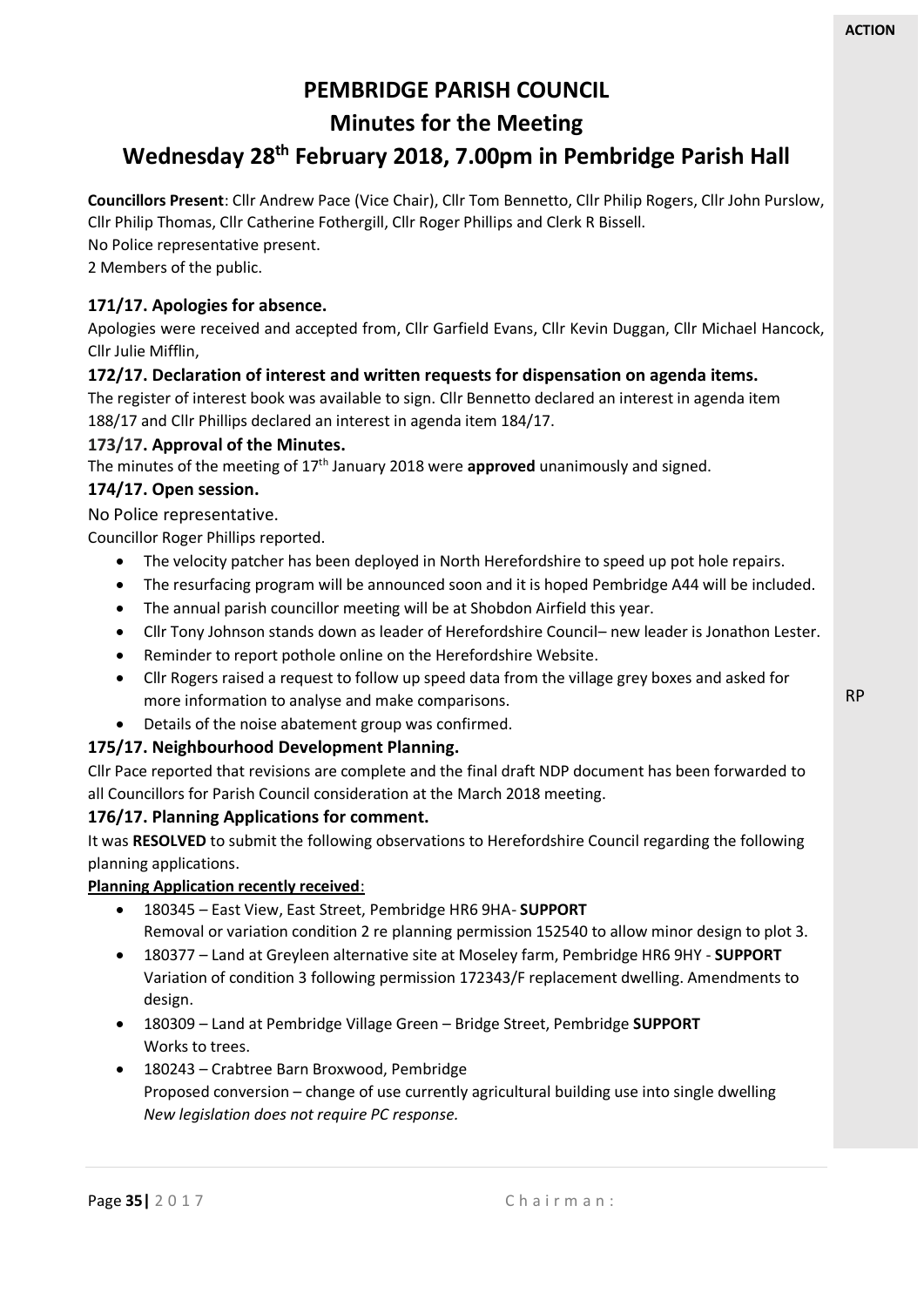• 180569 – St Bernard, Manley Crescent. Pembridge, HR6 9EB. - **SUPPORT** Proposed fell ash tree.

#### **Recent Planning Applications recently considered awaiting determination:**

- 174756 Barrow Farm, Bearwood, Leominster, HR6 9EQ. Proposed extension to an existing free-range egg production unit. - **SUPPORT**
- 174668 Land at Manley Lane, East Street, Pembridge. Proposed work to overhanging ash trees – **GENERAL COMMENT MADE BY TREE WARDEN**
- 173922 Ivydene, West Street, Pembridge HR6 9DU Proposed replacement of two fireplaces. - **SUPPORT**
- 173376 Dev1 Land Adjacent Eastview, Proposed build of 3 dwellings, East Street, Pembridge. Application removal of condition 11 152540/F. **SUPPORT**
- 172253 Land at Townsend farm, East street, Pembridge. **- SUPPORT** Proposed 5 dwellings with garages. Formation of vehicular access.
- 172233 Land at the rear of the Gables, East street, Pembridge. **- - SUPPORT** Proposed 5 detached dwellings with garages, formation of vehicular access.
- 172242 Land at the rear of the Gables (Plot 7), East Street, Pembridge**- SUPPORT** Proposed erection of 1 self-build dwelling with garage on plot 7 off new vehicular access.
- 172234 Land rear of the Gables (Plot 1), East street, Pembridge, **- SUPPORT** Proposed 1 self-build dwelling and garage on plot 1.

#### **Planning Decisions made:**

• 174044 – West End House, West street, Pembridge HR6 9DY Proposed works to trees – **SUPPORT - APPROVED**

#### **177/17. Finances.**

#### **Financial Report & Payments.**

Bank reconciliations made using VT cashbook for January 2018.

Balances at end January 2018:

| Current Account:                   | £29604.26                            |
|------------------------------------|--------------------------------------|
| Tracker Account:                   | £5944.19                             |
| <b>National Savings Account:</b>   | £11840.11 (Includes £55.53 interest) |
| Income since last meeting:         |                                      |
| Qtr 3 VAT reclaim                  | £ 677.74                             |
| Qtr 3 Lengthsman grant             | £ 659.96                             |
| Half training fee for SLCC webinar | 18.00                                |
|                                    |                                      |

#### Requests for payment: **Approval to be requested**

Toilet Cleaner salary for February 2018 as previously agreed by Parish Council

Clerk's salary for February 2018 as previously agreed by Parish Council

NEST pension contribution as per agreed payment schedule

| <b>Clerks Expenses</b>    | Feb 2018                         | 19.90   | $+VAT$ |
|---------------------------|----------------------------------|---------|--------|
| <b>West Mercia Energy</b> | Electric toilets Dec 17 + Jan 18 | £36.00  | $+VAT$ |
| Zen Internet              | Annual Domain Name renewal       | £49.50  | $+VAT$ |
| St Marys Church           | <b>Bell restoration</b>          | £20.00  |        |
| Herefordshire Tree        | Yearly subscription              | £25.00  |        |
| Warden network            |                                  |         |        |
| <b>Richard Mills</b>      | Footpaths work PM60              | £138.00 | +VAT   |

#### **178/17. Clerks report.**

- Planned has now been received and Village Green Tree work will be done on 12<sup>th</sup> March 2018.
- I have forwarded an expression of interest for grant funding for the works on the war memorial steps – awaiting response.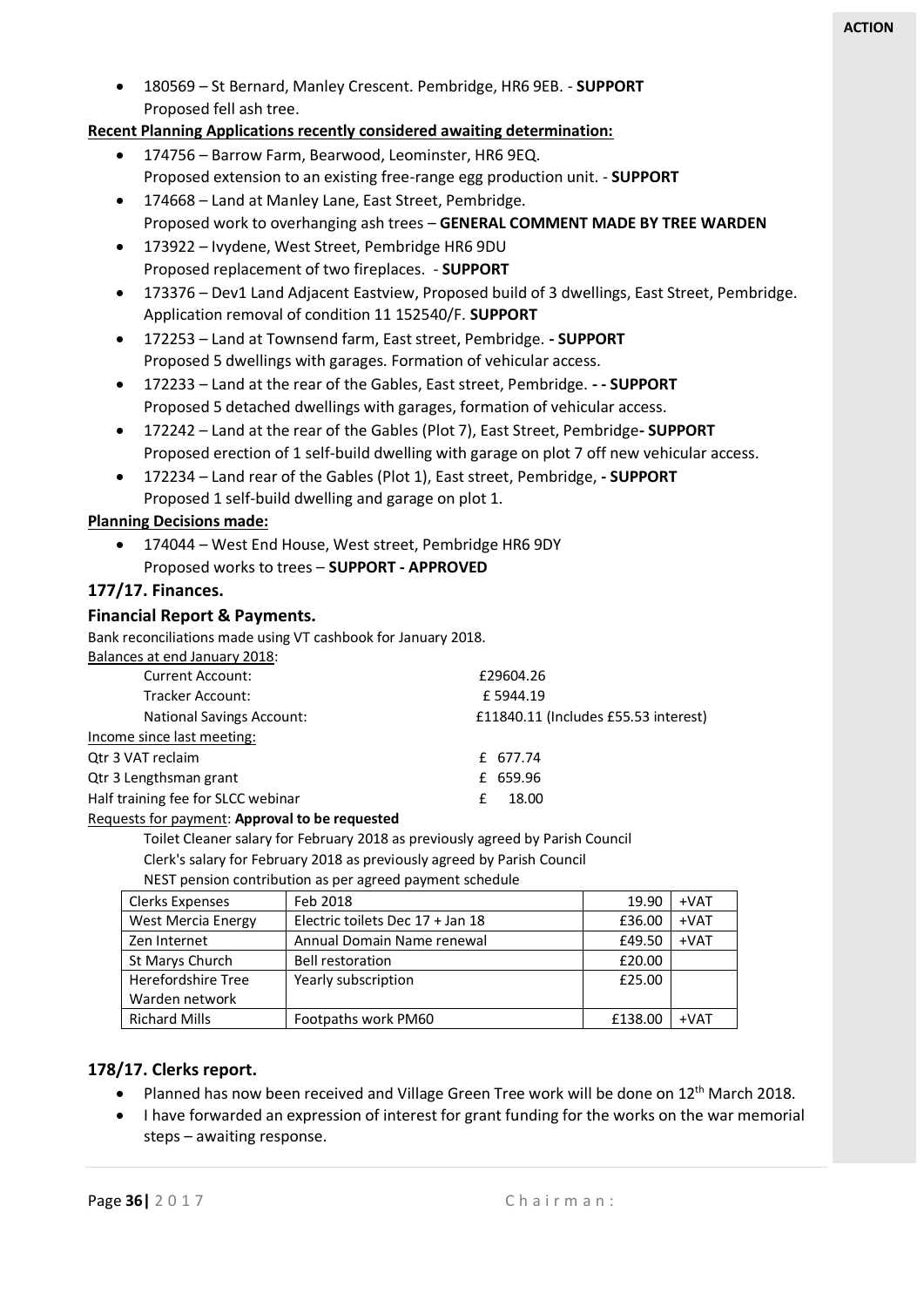| Current Balfour Beatty Contract Director, Alasdair MacDonald, will begin a 6-month secondment<br>$\bullet$<br>to UKCS business to support bidding activities from the $1st$ February 2018. During this time, Andy<br>Williams will return to the role of Contract Director for BBLP Hereford, assuming all<br>responsibilities related to the position.<br>The Chair & I interviewed and enrolled the services of a new internal auditor for 2018/19.<br>$\bullet$<br>Annual playground inspection is booked for summer.<br>$\bullet$<br>Barclays Leominster Branch is moving to 4 Corn Street 21 <sup>st</sup> May 2018.<br>٠<br>All salt bins have been replenished.<br>$\bullet$<br>I have driven the parish with Balfour Beatty locality steward and reported many potholes and<br>$\bullet$<br>viewed ditches and slips.<br>Pembridge Parish Hall are looking for a booking secretary.<br>$\bullet$<br>Balfour Beatty Parish briefings at Thorn and Kingsland depots on 22 <sup>nd</sup> March & 28 <sup>th</sup> March<br>$\bullet$<br>respectively, both at 2pm.<br>Awaiting further details regarding the remembrance memorial walk.<br>$\bullet$<br>All other items are being dealt with and are ongoing. |          |
|--------------------------------------------------------------------------------------------------------------------------------------------------------------------------------------------------------------------------------------------------------------------------------------------------------------------------------------------------------------------------------------------------------------------------------------------------------------------------------------------------------------------------------------------------------------------------------------------------------------------------------------------------------------------------------------------------------------------------------------------------------------------------------------------------------------------------------------------------------------------------------------------------------------------------------------------------------------------------------------------------------------------------------------------------------------------------------------------------------------------------------------------------------------------------------------------------------------------|----------|
| 179/17. Bank Signatories                                                                                                                                                                                                                                                                                                                                                                                                                                                                                                                                                                                                                                                                                                                                                                                                                                                                                                                                                                                                                                                                                                                                                                                           |          |
| It was RESOLVED to add Cllr Bennetto to the bank mandate effective immediately. Cllr Bennetto<br>to complete forms return to clerk to be forwarded to the bank.                                                                                                                                                                                                                                                                                                                                                                                                                                                                                                                                                                                                                                                                                                                                                                                                                                                                                                                                                                                                                                                    | TB/Clerk |
| 180/17. Good Neighbour Scheme representative.<br>It was RESOLVED that Cllr Fothergill would represent the Parish Council on the Good Neighbour<br>Scheme committee and attend meetings. Clerk to inform                                                                                                                                                                                                                                                                                                                                                                                                                                                                                                                                                                                                                                                                                                                                                                                                                                                                                                                                                                                                            | Clerk    |
| 181/17. Mowing Contract 2018.                                                                                                                                                                                                                                                                                                                                                                                                                                                                                                                                                                                                                                                                                                                                                                                                                                                                                                                                                                                                                                                                                                                                                                                      |          |
| Councillors reviewed tenders received and AGREED to appoint James Ross as the mowing<br>contractor for 2018. Bonfire committee volunteers to continue millennium meadow mowing<br>between cuts. Cllr Rogers to oversee all mowing works. Clerk to advise all interested contractors<br>and prepare new contract for signature.<br>182/17. Mobile Post Office Consultation 2018.                                                                                                                                                                                                                                                                                                                                                                                                                                                                                                                                                                                                                                                                                                                                                                                                                                    | Clerk    |
| Councillors discussed the consultation details and were disappointed to see a proposed reduction of<br>hours for the mobile service in Pembridge village. Whilst there is an appreciation that patterns change,<br>this service provides a crucial access for many residents. It will also have an impact on elderly residents<br>who do rely on this service. It was also noted the proposed times are afternoon slots which could make<br>the service less accessible to residents. Clerk to respond to consultation survey.<br>183/17. Councillor Vacancy.                                                                                                                                                                                                                                                                                                                                                                                                                                                                                                                                                                                                                                                      | Clerk    |
| Parishioners interested in the current vacancy were invited to attend the meeting to experience                                                                                                                                                                                                                                                                                                                                                                                                                                                                                                                                                                                                                                                                                                                                                                                                                                                                                                                                                                                                                                                                                                                    |          |
| what is required for a councillor. Cllr Pace thanked those who attended. It was agreed to arrange<br>interviews and decide co-option at the March meeting. Clerk to arrange.<br>184/17. Lugg Drainage Board byelaws consultation.                                                                                                                                                                                                                                                                                                                                                                                                                                                                                                                                                                                                                                                                                                                                                                                                                                                                                                                                                                                  | Clerk    |
| It was RESOLVED to make no comment on the consultation. Clerk to respond.                                                                                                                                                                                                                                                                                                                                                                                                                                                                                                                                                                                                                                                                                                                                                                                                                                                                                                                                                                                                                                                                                                                                          |          |
| 185/17. Balfour Beatty Annual Maintenance Plan 2018.                                                                                                                                                                                                                                                                                                                                                                                                                                                                                                                                                                                                                                                                                                                                                                                                                                                                                                                                                                                                                                                                                                                                                               | Clerk    |
| Councillors have viewed details of the annual maintenance plan for 2018-19. The public footpath<br>grant continues, but the Lengthsman grant is no longer available.<br>Resolved: Councillors Approved the plan unanimously. Clerk to forward to BBLP.<br>186/17. Licensed Access for temporary access.                                                                                                                                                                                                                                                                                                                                                                                                                                                                                                                                                                                                                                                                                                                                                                                                                                                                                                            | Clerk    |
| Councillor discussed a licence to Access from the car park. It was Resolved to seek legal advice<br>and consider time period and chargeable fee. Clerk                                                                                                                                                                                                                                                                                                                                                                                                                                                                                                                                                                                                                                                                                                                                                                                                                                                                                                                                                                                                                                                             | Clerk    |
|                                                                                                                                                                                                                                                                                                                                                                                                                                                                                                                                                                                                                                                                                                                                                                                                                                                                                                                                                                                                                                                                                                                                                                                                                    |          |